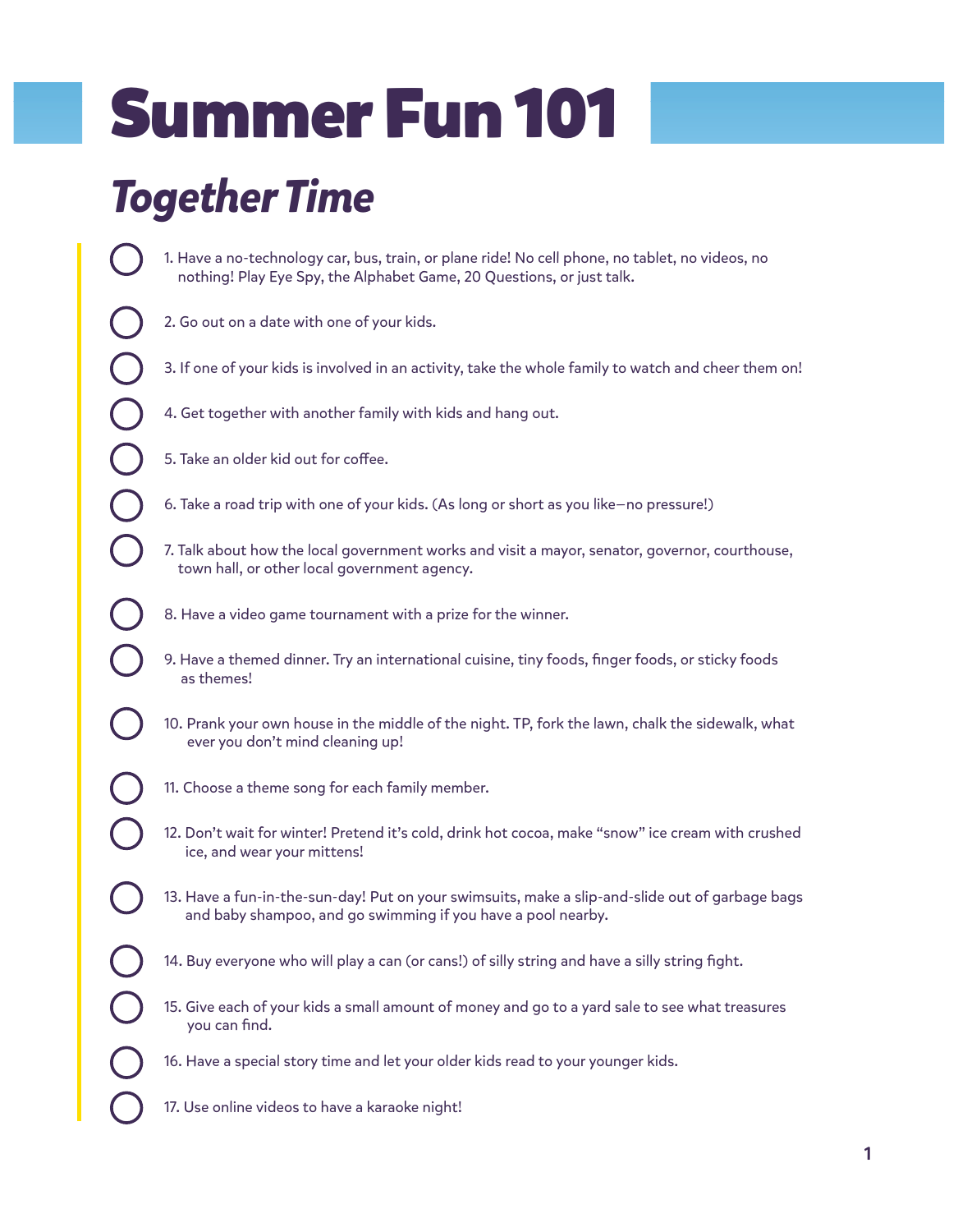- 18. Go on a playground crawl. Map out a few parks near your home. Play for 10-15 minutes at each one.
- 19. Get out some art supplies (crayons and paper suffice!) and make art together.
- 20. Go on a vacation or a stay-cation. Give it an epic title before you go to build anticipation.
- 21. Have a movie marathon. Stay up late and watch everyone's favorite movie. Don't forget the popcorn!
- 22. Camp in the living room. If you have a tent, put it up inside!
- 23. Have a "dessert first" dinner.
- 24. Drag mattresses to the living room and have a family slumber party.
- 25. If someone has a summer birthday, let them be the king or queen of the day. A crown and scepter aren't required, but they definitely make it better!
- 26. Plan a time to meet up with grandparents in person or through video.
- 27. Write thank-you cards to people who serve in the military.
- 28. Go to the grocery store and let each of your kids pick one fruit or vegetable. Let them research how to prepare it and help you cook it for dinner or dessert.
- 29. Let one of your kids shadow you at work.
- 30. Go to a local concert, play, or other free community event.
- 31. Give your kids (and you) a day off! Surprise them by taking off of work so they don't have to go to daycare, and spend the whole day together.
- 32. Watch some dance instructional videos together online or have a freestyle dance night.
- 33. Map out a route for a family walk and then follow it.
- 34. Eat a meal together, at a table, technology-free. Place all phones in a basket and move the basket away from your sight.
- 35. Go to different drive-thru windows for each course of your meal: appetizer, drinks, main course, sides, and dessert!
- 36. Create a social media group for everyone in your family. Share favorite memories.
- 37. Play socks off: Everyone sits in a circle with their feet in the middle and tries to get each others' socks off without using their hands. The winner is the last one with a sock on.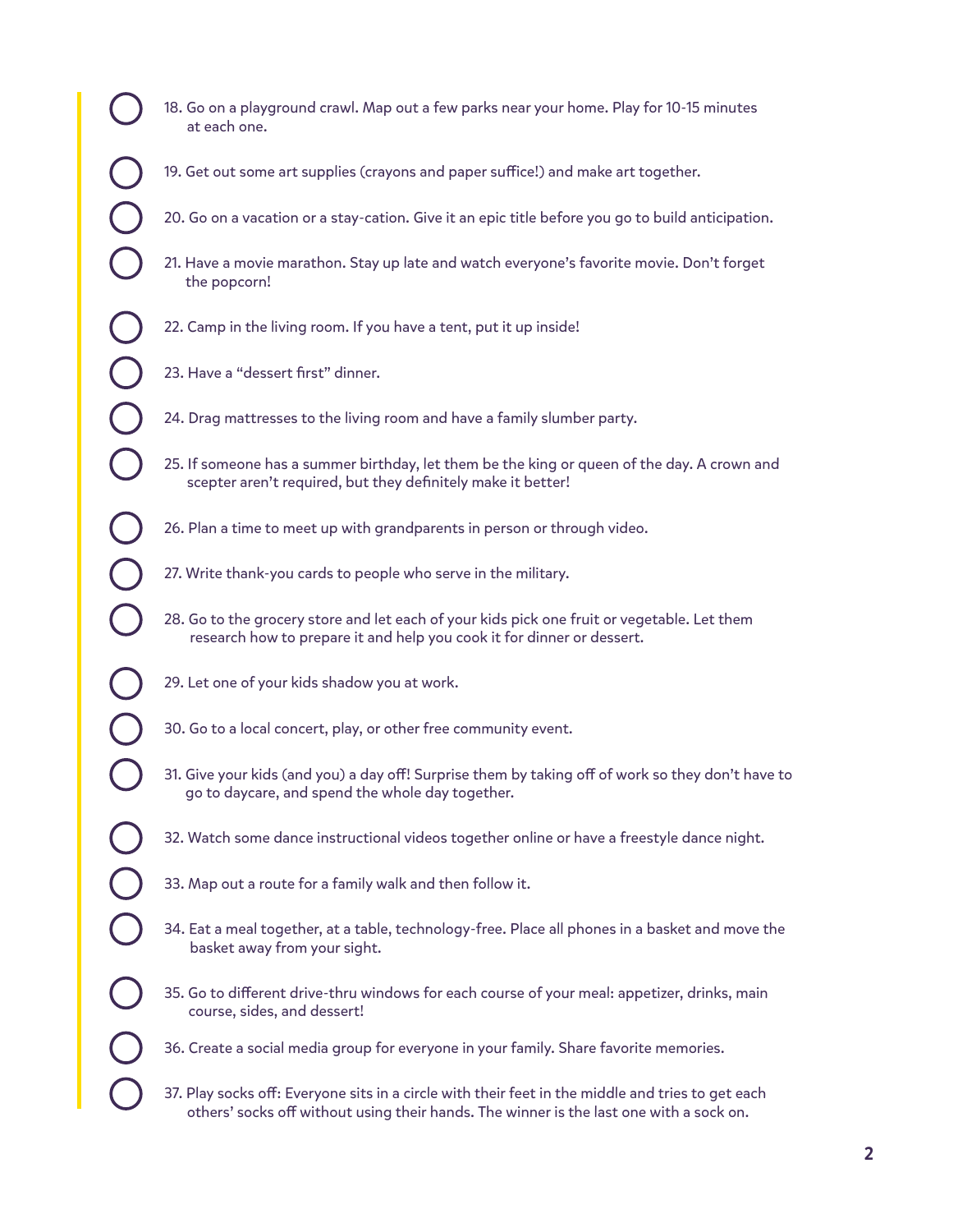- 
- 38. Have a clean-up contest for your young kids. Assign each a room. Whichever room looks cleanest after 15 minutes of cleaning is the winning room.
- 39. Go to a free weekend workshop at a local hardware store.
- 40. Use anything and everything in your house to create an epic tent.
- 41. Have breakfast for dinner.
- 42. Make a list of funny memories.
- 43. If you happen to be near the place you grew up, go on a family history tour. Show your kids your old schools, church, house, grocery store, park, favorite hangout places, etc.
- 44. Go outside and look at the stars together.
	- 45. Create a family newsletter or blog.
	- 46. Make memes out of family photos.
	- 47. Make up a holiday that's just for your family.
	- 48. Put a puzzle together as a family.
	- 49. Take a family picture.
	- 50. Show your kids pictures and videos from when they were babies.
	- 51. Have a joke-off. Everyone in your family takes turns telling jokes and tries not to laugh. The last person left who hasn't laughed is the winner.
	- 52. Plant some seeds in cups in your house and watch them grow into seedlings.
	- 53. Look up simple directions online, and cut squares out of scrap paper to do origami together!
	- 54. Decorate cookies or a cake together.
	- 55. Have a thumb wrestling tournament.
	- 56. Build a "mouse house" outdoors using only natural materials.
	- 57. Have a blindfolded taste test of foods already in your refrigerator.
	- 58. Make popsicles in an ice tray.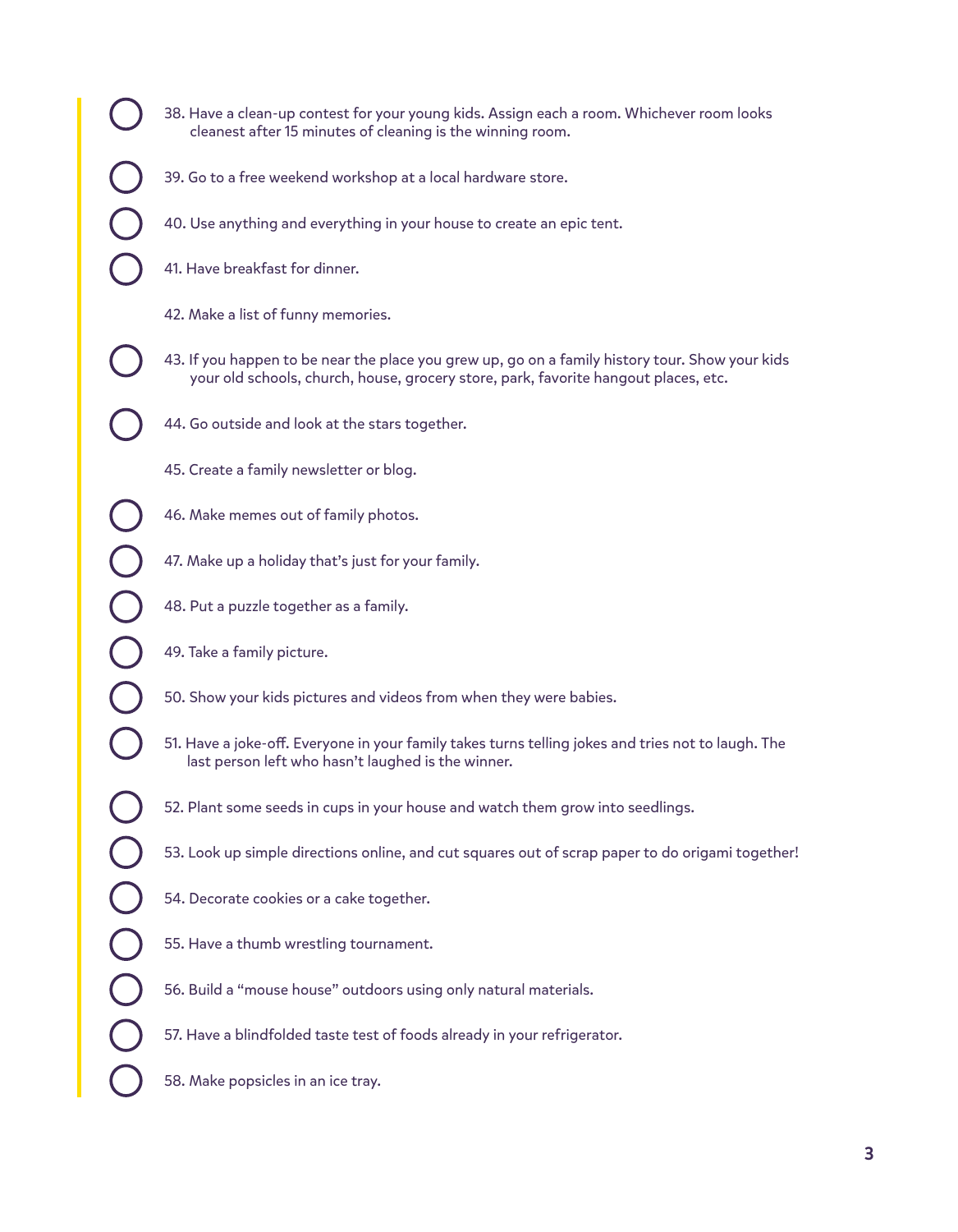## *Family Values*

59. Write a set of family core values. Here's an article to help you if you need tips. http://go2.lc/FamilyCoreValues

60. Build a campfire (or heat up the oven!), to make s'mores, and talk about one way each of your kids demonstrates one of your family values well.

61. Each member of your family draws a name out of a hat. They write a letter or draw a picture about one family value that person demonstrates well.

62. Post something your kid is proud of and what family value the achievement shows on social media. If people leave positive comments, read them to your kid. (Ask your kid for permission, first!)

63. Reinforce values of care and listening with the High/Low game. Each family member shares one high point of their day or week and one low point of their day or week.

64. Leave an encouraging note for your kid somewhere they will find it. Point out one way you saw them stand up for your family's values.

- 65. Find a mentor for each of your kids.
- 66. Create a family mission statement together.
- 67. Play the "Small Stuff" game. Pick a time period during which you celebrate every good thing your family members do, no matter how small.
- 68. Have one person make all the beds, one person put away everyone's laundry, one person clear everyone's dishes from the table—do anything that turns a regular chore into a chance to serve.

69. Ask your kids what they think marriage is all about. If you're married, look at your wedding pictures together. Talk about marriage as a life-long commitment before God and let your kids ask hard questions about divorce, relationships that don't wind up in marriage, and parenting without a spouse.

70. Stand up for people who need a friend. Check with a children's hospital, children's shelter, or a nursing home to see if you can visit someone who doesn't have many visitors.

71. Demonstrate healthy love to your kids. If you're married, do something loving for your spouse in front of your kids. If you're not, do the same thing for a close friend or family member.

72. Dating lesson! Go on a family date and talk about how to act respectfully on a date and how to tell if someone is treating them respectfully, too.

73. Plan a family business for the day. Sell lemonade, cookies, or have a yard sale. Take the money and honor God with it together through tithes, offerings, and wise spending.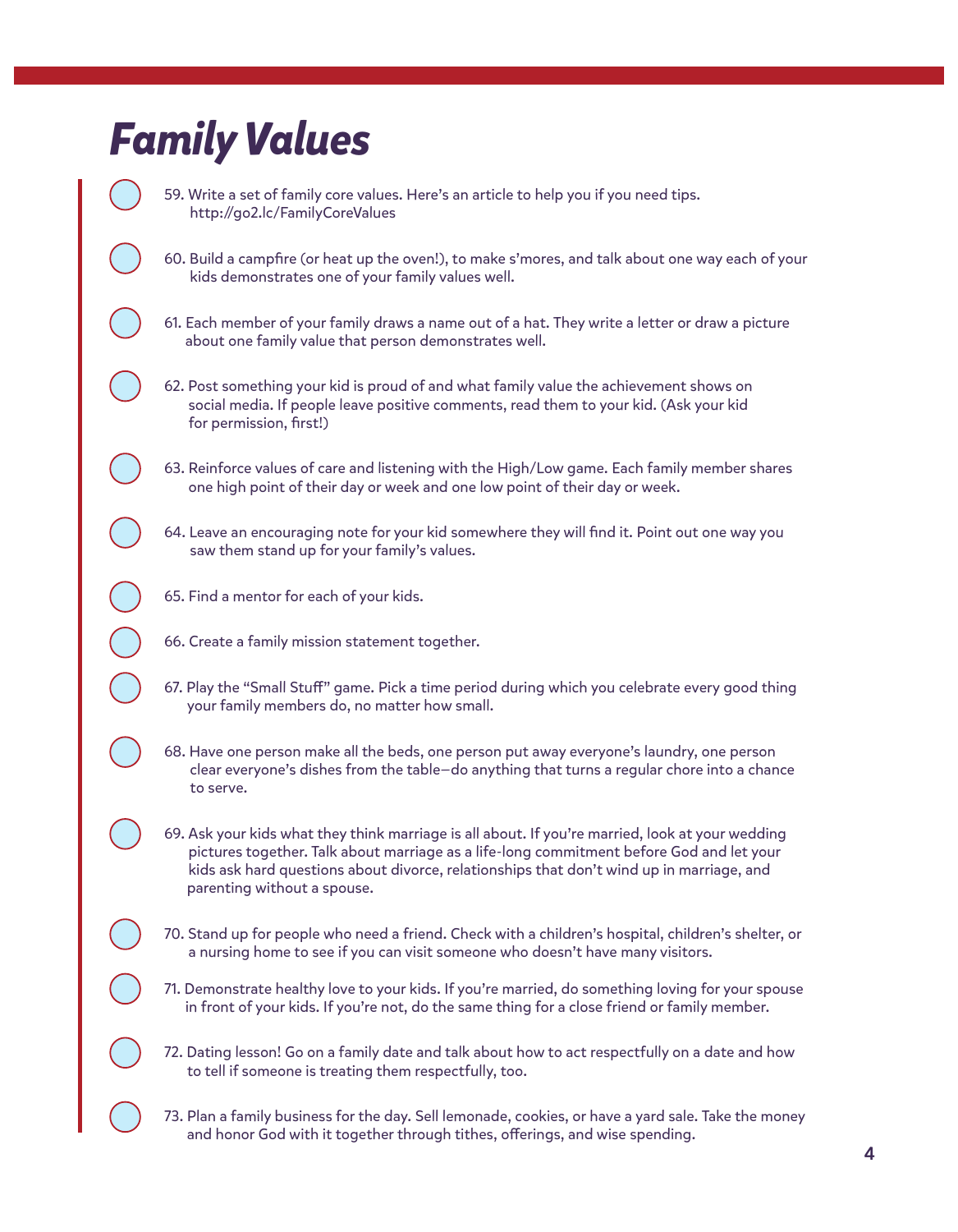| 74. Make a savings jar to keep loose change in. Decide as a family the best way to honor<br>God with the money.                                                                  |
|----------------------------------------------------------------------------------------------------------------------------------------------------------------------------------|
| 75. Help your teenager or older child create a budget. Make ways for them to earn cash or fake<br>money that they can use to pay you for the household expenses on their budget. |
| 76. Have your kids write out what they want in a future spouse. This is pretty good for laughs<br>when your kids are young! If they're dating, take it more seriously.           |
| 77. Talk with your kids on an age-appropriate level about sex. Let them ask questions and share<br>what they've heard from their friends.                                        |
| 78. Talk about gender. Let your kids ask questions about what it means to be a boy or a girl. Pray<br>for God's wisdom and be honest if you don't know the answers.              |
| 79. Create a family crest. Draw things that show what your family stands for. Write your family's<br>mission statement on it.                                                    |
| 80. Everyone in your family writes down or dictates three moral or spiritual values that are really,<br>really important to them. Pick Bible verses to go along with each one.   |
| 81. Have a card shower for a family member. Pick an extended family member, have everyone<br>write a card to them, and mail them or drop them off at their house.                |
| 82. Have everyone choose several possessions to give away or donate.                                                                                                             |

## *First Things First*

83. Create Bible verse cards. Check out these playlists for Bible verses for kids on the LC LifeKids channel:

Bible Adventure Memory Verses Konnect HQ Memory Verses

84. Read a YouVersion Bible Plan together. Find family-friendly ones here: http://go2.lc/FamilyBiblePlans http://go2.lc/EarlyChildhoodBiblePlans http://go2.lc/KonnectBiblePlans http://go2.lc/YouthBiblePlans

85. Talk about a time God came through with an answer to one of your prayers. Ask your kids to share any answered prayers they've had.